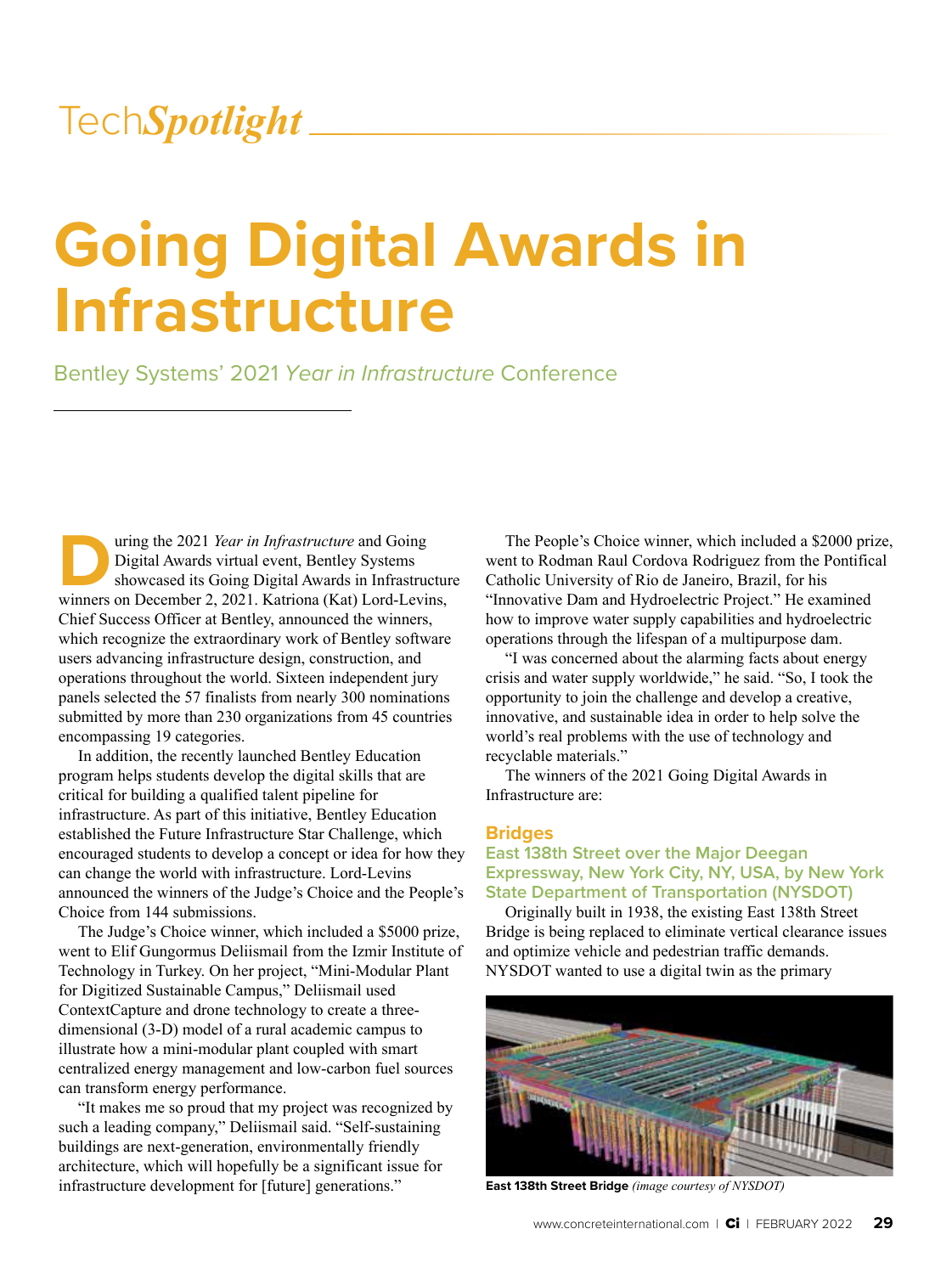construction document. With the project located in a heavily congested area, the team needed to create the construction sequencing plan and accommodate existing utilities. They needed a hybrid modeling approach to generate a digital twin of the complex superstructure and pedestrian components.

Already familiar with Bentley applications, they used OpenBridge Modeler, OpenRoads Designer, and ProSteel to generate an accurate 3-D model. iTwin Design Review provided a central platform for over 180 reviewers. Bentley's integrated technology helped identify and resolve costly issues prior to construction. SYNCHRO 4D facilitated visual, dynamic construction sequencing and traffic control planning for better project coordination. The digital twin is a tool for asset management and bridge inspection.

#### **Buildings and Campuses**

#### **High-Tech Multifunctional Medical Complex, Yukki, St. Petersburg, Russia, by Volgogradnefteproekt, LLC**

A high-tech multifunctional medical complex is being developed to improve the quality, diversity, and accessibility of medical care to residents throughout Russia. The largescale project presented technical and coordination challenges, compounded by a short 3-year timeline. Volgogradnefteproekt wanted to streamline workflows and collaboration among the contractor, designer, and client. The team needed interoperable digital technology to integrate scheduling, facility design, and construction management.

They selected OpenBuildings and ProStructures to generate a 3-D model and construction documentation for the entire facility, using ProjectWise to manage the design and approval processes. The solution improved and accelerated decision-



**High-Tech Multifunctional Medical Complex** *(image courtesy of Volgogradnefteproekt, LLC)*

making and issue resolution by 20%, allowing the team to overcome a 2.5-month delay in the delivery schedule. By avoiding delay costs, they saved an estimated 30 million USD. Using ContextCapture and four-dimensional (4-D) modeling enhanced efficiencies managing construction by 30%. The digital twin helped with asset management during operations.

#### **Digital Cities**

**Ezhou Huahu Airport Project, Ezhou, Hubei, China, by Hubei International Logistics Airport Co., Ltd.; Shenzhen S.F. Taisen Holdings (Group) Co., Ltd.; and Airport Construction Engineering Co., Ltd.** 

Situated in the eastern part of Ezhou, Ezhou Huahu Airport is a new international airport and aviation logistics port, as well as Asia's first professional cargo airport. Covering 11.89 km2 (4.59 square miles), the project required integration of many process systems, presented complex geological challenges, and had an extremely tight schedule. With no existing civil aviation building information modeling (BIM) standards and 25 million model components, the design team needed a digital platform capable of supporting large volumes of multisourced data and intelligent life-cycle operations.

They selected Bentley's BIM applications to develop a 3-D airport model, shortening model delivery by 90 days. Using the Bentley iTwin platform, the team resolved 6000 issues to reduce costs by CNY 200 million. Bentley's solution reduced the construction period and promoted smart construction in China's civil aviation industry.

#### **Digital Construction**

**SeaTac Airport International Arrivals Facility, Seattle, WA, USA, by Clark Construction Group, LLC**

The SeaTac Airport International Arrivals Facility is the most complex capital development project in the history of



**Ezhou Huahu Airport Project** *(image courtesy of Hubei International Logistics Airport Co., Ltd.; Shenzhen S.F. Taisen Holdings (Group) Co., Ltd.; and Airport Construction Engineering Co., Ltd.)*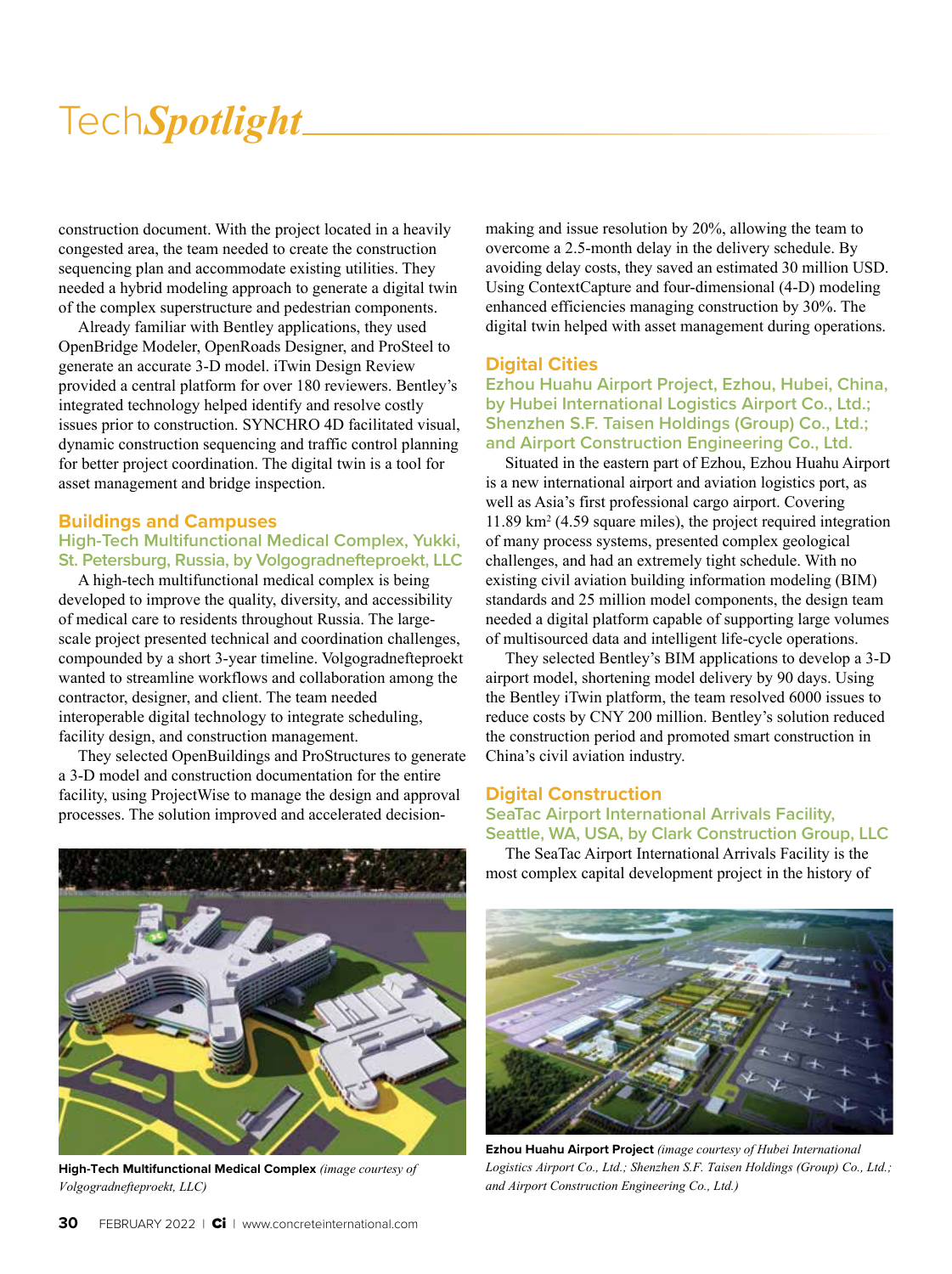the 69-year-old Seattle airport. The project included constructing a three-story building, an elevated sterile corridor, and the world's longest pedestrian walkway over an active airport taxi lane. Clark Construction was responsible for the design and construction. Challenges included remotely assembling a 3 million lb (1.3 million kg) pedestrian bridge with a 320 ft (97.5 m) center span and then transporting it to the project location.

By leveraging BIM and reality modeling technology with Bentley's SYNCHRO 4D, Clark Construction developed a digital twin that was used to fully visualize the construction sequencing. They used the application to enable precise planning and execution to safely install and fit the iconic walkway within  $3/8$  in. (9.5 mm) without causing airport disruptions. The digital twin will be used by the Port of Seattle for facilities management purposes.

#### **Geotechnical Engineering**

#### **Geological Survey of Water Conservancy and Hydropower Engineering, Tibet, China, by China Water Resources Beifang Investigation, Design and Research Co. Ltd.**

Located in the high-altitude alpine region of Tibet, this hydro-complex for a water conservancy initiative is focused on irrigation, power generation, and improving the regional water supply. Knowing the importance of subsurface findings, the survey and design team faced challenging terrain and extreme environmental conditions that traditional survey methods could not accommodate. They explored digital data acquisition and 3-D modeling of geological data but found that many software products lacked integration and the ability to maximize data potential.

They selected Bentley's open, vendor-neutral ecosystem to produce solutions that would digitalize the production process. Using ContextCapture to process data for geological

visibility and ProjectWise for multidisciplinary collaboration, new reusability of data for smart engineering evolved. The solution saved CNY 400,000 in survey costs and over 50% in survey time, improving data accuracy by over 10% and work efficiency by over 15%. Establishing a digital twin enhanced project management by 10%.

#### **Land and Site Development**

**Dongtaizi Reservoir Project, Chifeng, Inner Mongolia, China, by Liaoning Water Conservancy and Hydropower Survey and Design Research Institute Co., Ltd.**

The Dongtaizi Reservoir Project is a large-scale water conservancy initiative scheduled as part of China's 13th 5-year Plan period. The project's engineering, survey, and



**Geological Survey of Water Conservancy and Hydropower Engineering** *(image courtesy of China Water Resources Beifang Investigation, Design and Research Co. Ltd.)*



**SeaTac Airport International Arrivals Facility** *(image courtesy of Clark Construction Group, LLC)*



**Dongtaizi Reservoir Project** *(image courtesy of Liaoning Water Conservancy and Hydropower Survey and Design Research Institute Co., Ltd.)*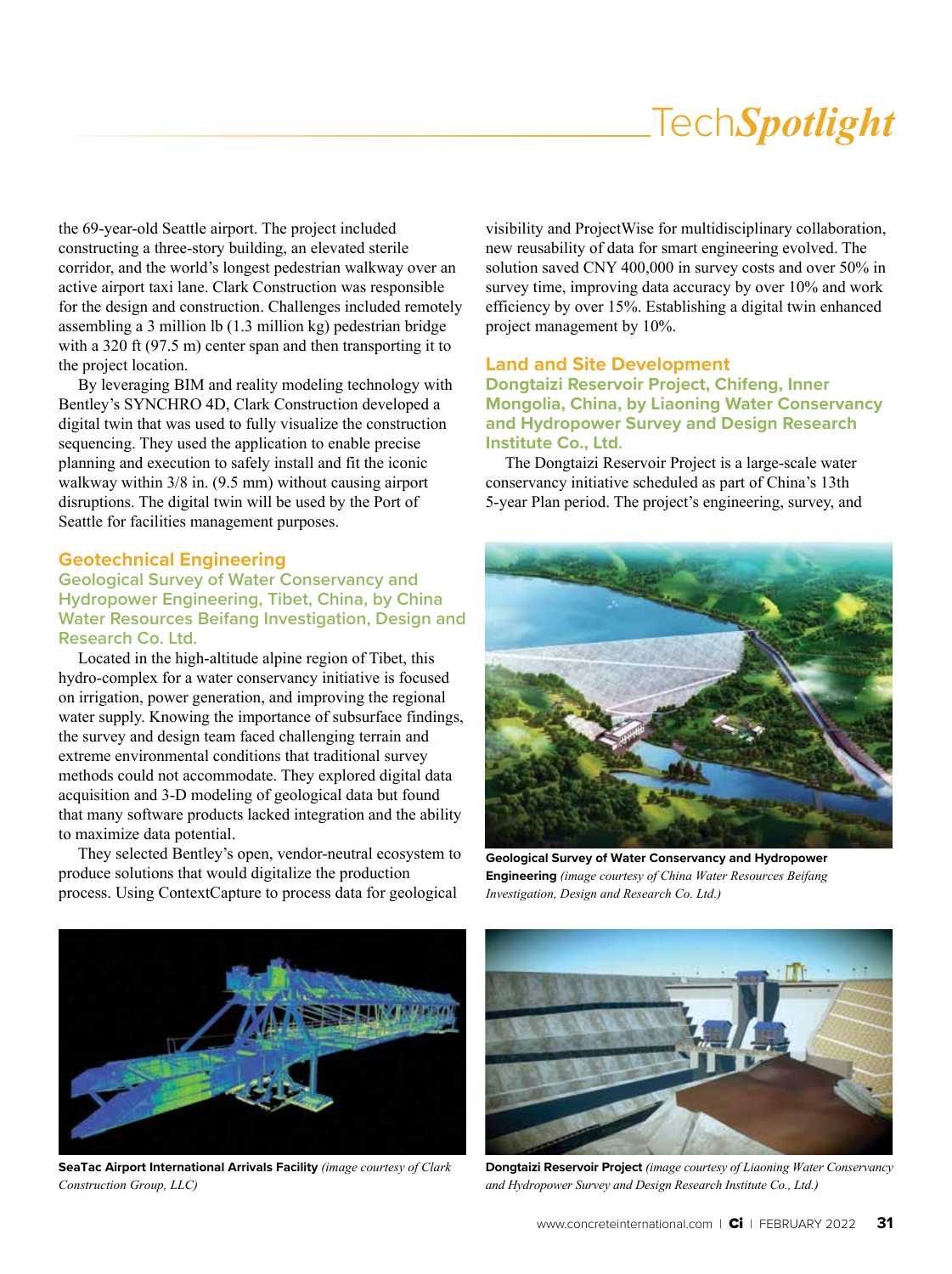design unit Liaoning Water Conservancy and Hydropower Survey and Design Research Institute faced technical, geological, and coordination challenges. They realized that traditional design methods were insufficient and that they needed an integrated 3-D BIM approach to accommodate the geology, excavation, and dam design.

The team used ProjectWise as the collaborative design management platform, providing a connected data environment for the multiple disciplines. OpenBuildings and OpenRoads facilitated 3-D modeling and visualization that helped resolve difficulties designing the ecological fishway and complex concrete dam structure. Using Bentley's integrated applications, they completed the engineering design 2 weeks earlier than expected and reduced design errors by an estimated 90%. The digital models were handed over for construction monitoring, operations, and maintenance to achieve a full life-cycle BIM application.

#### **Manufacturing**

#### **Converter-Based Continuous Casting Project of Jinnan Steel Phase II Quwo Base Capacity Reduction and Replacement Project, Quwo, Shanxi, China, by WISDRI Engineering & Research Incorporation Limited**

Jinnan Steel Group invested in the Quwo Group (a merger of two steel production plants) to optimize the plant's industrial layout and achieve higher production quality, efficiency, and sustainability. As the general contractor, WISDRI faced technical and coordination challenges, compounded by limited space and a tight schedule amid COVID-19. They sought to streamline workflows and identify risks in advance through collaborative design and construction simulation technology.

They selected ProjectWise and Bentley's open modeling applications to digitally unify design among 16 different disciplines, reducing ambiguity and improving design quality. By performing collision detection, they eliminated 66 clashes, saving approximately CNY 1.7 million and reducing rework. Through construction simulation in SYNCHRO 4D, they cut construction by over 30 days and saved an additional CNY 3 million. The integrated digital approach minimized the impact of the pandemic and facilitated the development of a modern steel plant.

#### **Mining and Offshore Engineering Construction of the Blagodatnoye Mill-5, Krasnoyarsk, Krasnoyarsk Krai, Russia, by Polyus**

To increase gold production at the Blagodatnoye deposit, Polyus decided to build an additional service complex and Mill-5, a new gold processing plant. The project included the design, construction planning, and field supervision of two buildings and related infrastructure. Facing a complex design and construction modeling works among a team of over 100 employees, Polyus needed an integrated digital technology solution to implement data-driven, collaborative design and construction workflows.

They selected Bentley applications to establish seamless workflows, using 3-D models to link the construction schedule and generate reports to the field. Using ContextCapture reduced engineering design time by 22%. Working in a connected data environment with ProjectWise improved design communication by 12%. Performing construction simulation and developing cloud-based workflows optimized construction and installation works, reducing the time to facility commission by 42 days.

#### **Power Generation**

#### **The World's First 60 MW Subcritical Blast Furnace Gas Power Generation Project, Changshu, Jiangsu, China, by Capital Engineering and Research Incorporation Ltd.**

The Jiangsu Longteng special steel 60 MW project is the world's first ultra-high-pressure, subcritical gas generator set with the smallest installed capacity. Capital Engineering and Research Incorporation Ltd. undertook design and construction and faced technical and coordination challenges compounded by a short timeline and limited space. To prevent clashes and simultaneously construct the physical factory and its digital twin, they needed to use open modeling applications in a connected data environment.

They used Bentley applications to establish a collaborative design platform and perform construction simulation. With Bentley's openness, they built a digital model of the entire factory with an engineering data center to achieve digital delivery based on full life-cycle information, establishing the foundation for intelligent plant operations.

#### **Project Delivery Information Management HS2 Phase 1 Main Civil Construction Works, London, UK, by Mott MacDonald/SYSTRA JV with Balfour Beatty Vinci**

Mott MacDonald/SYSTRA JV was awarded the designbuild contract for Phase 1 northern sector civil works of the High Speed 2 railway network (HS2). They had to manage over 1000 people working from 30 locations across more than 18 disciplines. The project required standardized processes and new technology for effective data management, change control, and transparent communication.

Already using ProjectWise, they integrated the Bentley iTwin platform, accelerating model access by 95% to save an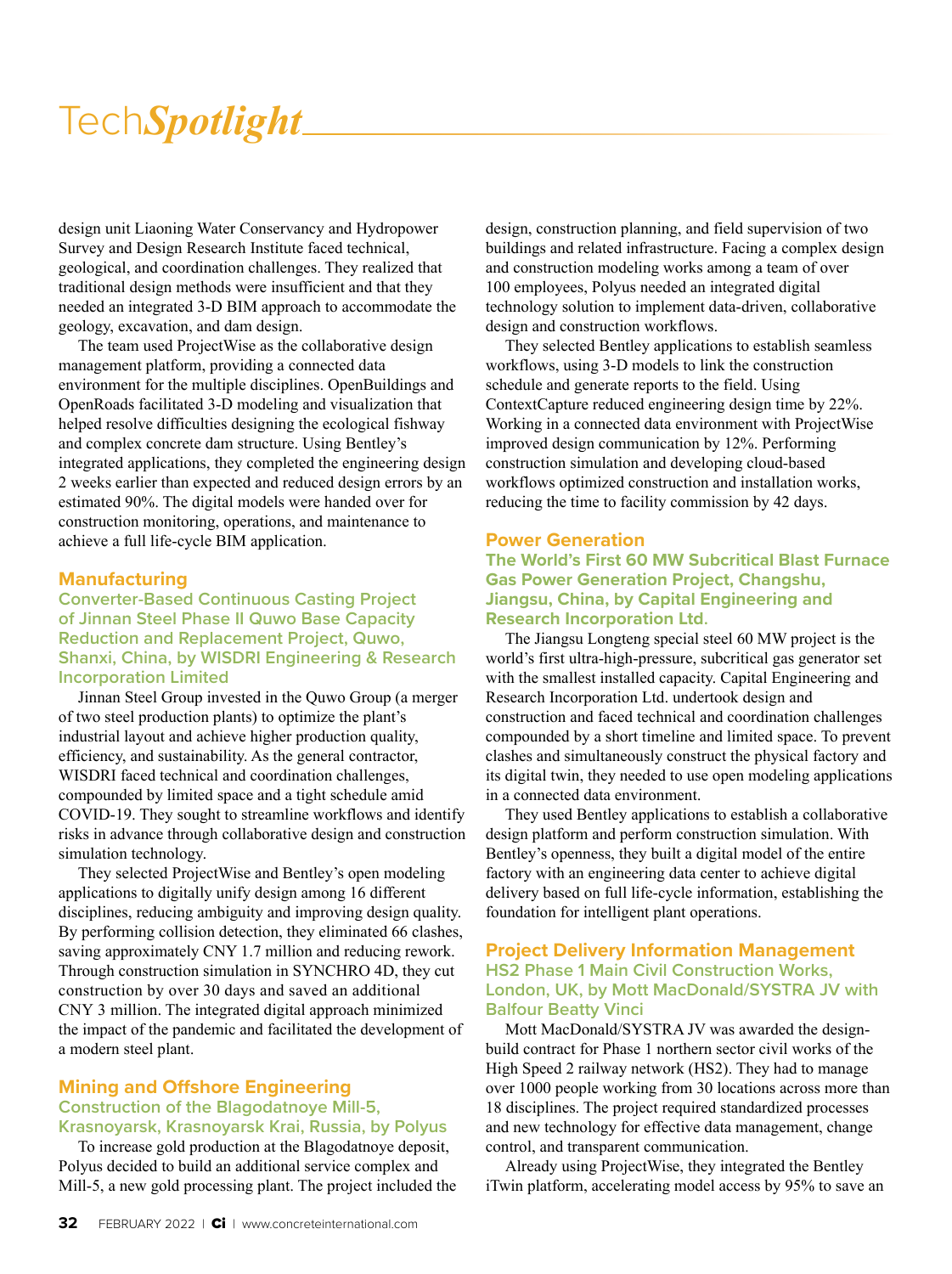expected GBP 200,000 annually, as well as reducing data extraction time from 2 weeks to only hours. They streamlined new deliverable creation with automatic metadata retrieval, reducing manual entry by 75%. Integrating advanced work packaging drastically reduced reporting times and streamlined information sharing, accelerating the project schedule.

#### **Rail and Transit**

#### **Transpennine Route Upgrade, Manchester/Leeds/ York, UK, by Network Rail + Jacobs**

The Transpennine Route Upgrade is a GBP multibillion railway enhancement program to double capacity, reduce carbon emissions, and cut journey times on commuter routes between Manchester, Leeds, and York. When completed, the 100 km (62 mile) route upgrade will improve connectivity and provide economic benefits to the North of England. To bring together the large volume of data and disciplines involved, Network Rail tasked Jacobs with implementing a route-wide digital twin.

Realizing paper-based processes and Excel spreadsheets introduced unnecessary risk and inefficiency across the team, Jacobs used the Bentley iTwin platform with ProjectWise, ContextCapture, and other integrated applications. Using the digital twin allowed over 1300 staff to track, contribute, and analyze design data and asset information in real time. Improved access saved the team 20,000 hours in the first 6 months, worth an estimated GBP 1 million. Overall, the digital twin will save approximately GBP 15 million.

#### **Reality Modeling**

#### **Diablo Dam Digital Twin Modeling, Whatcom County, WA, USA, by HDR**

After the overtopping of the dam in Oroville, CA, USA, Seattle City Light initiated major safety reviews of its six dams, including Diablo Dam on the Skagit River. To improve survey safety and efficiency, as well as minimize risks associated with inspecting the 160 ft (49 m) high dam amid a

global pandemic, HDR's team was asked to provide aerial drone services to supplement physical inspections. A key goal was to use the captured data to create a digital twin model of the structure.

They selected ContextCapture and the Bentley iTwin platform to create a digital twin, accurate within 20 mm (0.8 in.), from over 82 million survey points. The team could merge architecture, engineering, and construction data with artificial intelligence across the life cycle of the structure, identifying current and future maintenance and repair needs to ensure safety. The digital twin provides a single reference point for the owner to understand the structure and reduces project costs, while increasing surveyor safety and facilitating decision-making.

#### **Road and Rail Asset Performance**

#### **Stone Arch Bridge Rehabilitation, Minneapolis, MN, USA, by Collins Engineers, Inc.**

Collins Engineers was tasked with inspecting and designing the rehabilitation of the iconic Stone Arch Bridge in Minneapolis, ensuring that it remains a valuable asset. With its age and size, they faced challenges when developing repair plans that traditional data collection could not accommodate. When they had used reality modeling, it lacked the quality required for inspecting and modeling complex structures. To collect sufficient data and accurately model the bridge, they needed an integrated survey, modeling, and inspection solution.

Collins Engineers selected ContextCapture to generate a high-fidelity 3-D model from over 13,000 images, improving the quantity and quality of data. Using iTwin applications facilitated real-time model access, saving 20% of field time. The solution is expected to save 10 to 15% in construction costs due to improved project and bid data. They will use digital twins throughout the bridge's life cycle for future planning and maintenance decisions.



**Transpennine Route Upgrade** *(image courtesy of Network Rail + Jacobs)* **Diablo Dam Digital Twin Modeling** *(image courtesy of HDR)*

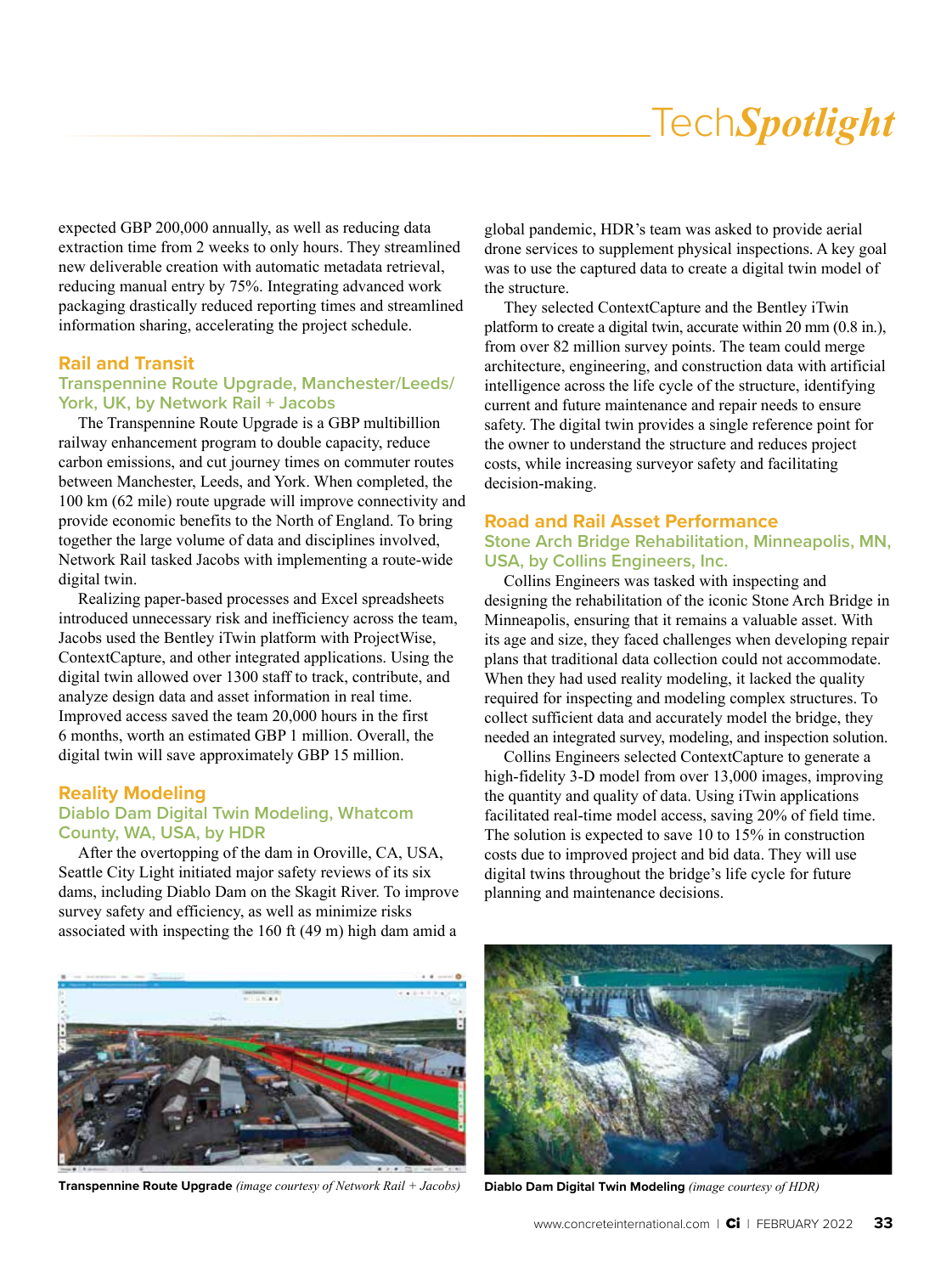#### **Roads and Highways**

**Trans Sumatera Toll Road Project Section Serbelawan-Pematangsiantar, Pematangsiantar, Sumatera Utara, Indonesia, by PT Hutama Karya (Persero)**

PT Hutama Karya is responsible for constructing the Trans Sumatera toll road, spanning 2800 km (1740 miles) across Sumatra Island in Indonesia. The Serbelawan to Pematangsiantar section is a 28 km (17 miles) expressway projected to shorten travel time by 50%. Located in a remote and dense forest, the project presented data acquisition challenges while working with numerous disciplines and software platforms. Having experience using various BIM platforms, they sought interoperable digital modeling technology to accommodate large files and improve project collaboration.

They selected ContextCapture to deliver an accurate reality mesh of the remote project area in 28 days, compared to the 120 days it would have taken using conventional survey methods. Using OpenRoads and OpenBridge streamlined data and workflows, shortening coordination and approval time by up to 34 days, while PLAXIS helped avoid potential critical failure due to soft soil conditions. Bentley's integrated digital solution resolved compatibility issues and clashes, provided data continuity, and optimized collaboration to save 2.18 million USD.

#### **Structural Engineering The Pavilion at Penn Medicine, Philadelphia, PA, USA, by HDR and the PennFIRST Team**

The Pavilion at Penn Medicine is a 16-story, state-of-the art hospital with a subterranean parking garage and a 1.25 million  $ft^2$  $(116,000 \text{ m}^2)$  high-rise building with four pedestrian sky bridges. HDR provided structural design services and faced engineering and coordination challenges when ensuring the



**Trans Sumatera Toll Road Project Section Serbelawan-Pematangsiantar** *(image courtesy of PT Hutama Karya [Persero])*

structural integrity of the irregularly shaped building on a narrow, urban site. To design and analyze the complex steel and concrete connections and supports on a short timeline while accommodating a large project team, they needed integrated structural modeling software.

HDR selected RAM Structural System and RAM Elements to create an integrated project model to analyze and ensure load and geometry accuracy. This single-model approach optimized coordination, reduced errors, and minimized risks when designing a high-quality, economical structure, while also saving time and money. Using Bentley's applications, they completed the foundation and superstructure design in less than a year. The design is environmentally conscious and includes construction and operational plans that support the client's commitment to sustainability.

#### **Utilities and Communications**

**Suixian and Guangshui 80 MW Ground-based Photovoltaic Power Project of Hubei Energy Group, Guangshui, Hubei, China, by PowerChina Hubei Electric Engineering Co., Ltd.**

When PowerChina Hubei Electric Engineering was hired as the engineering, procurement, and construction contractor to deliver an 80-MW, ground-based photovoltaic power station, they faced several challenges, including a short 10-month schedule with a requirement to realize a life-cycle digital twin application.



**The Pavilion at Penn Medicine** *(image courtesy of HDR and the PennFIRST Team)*